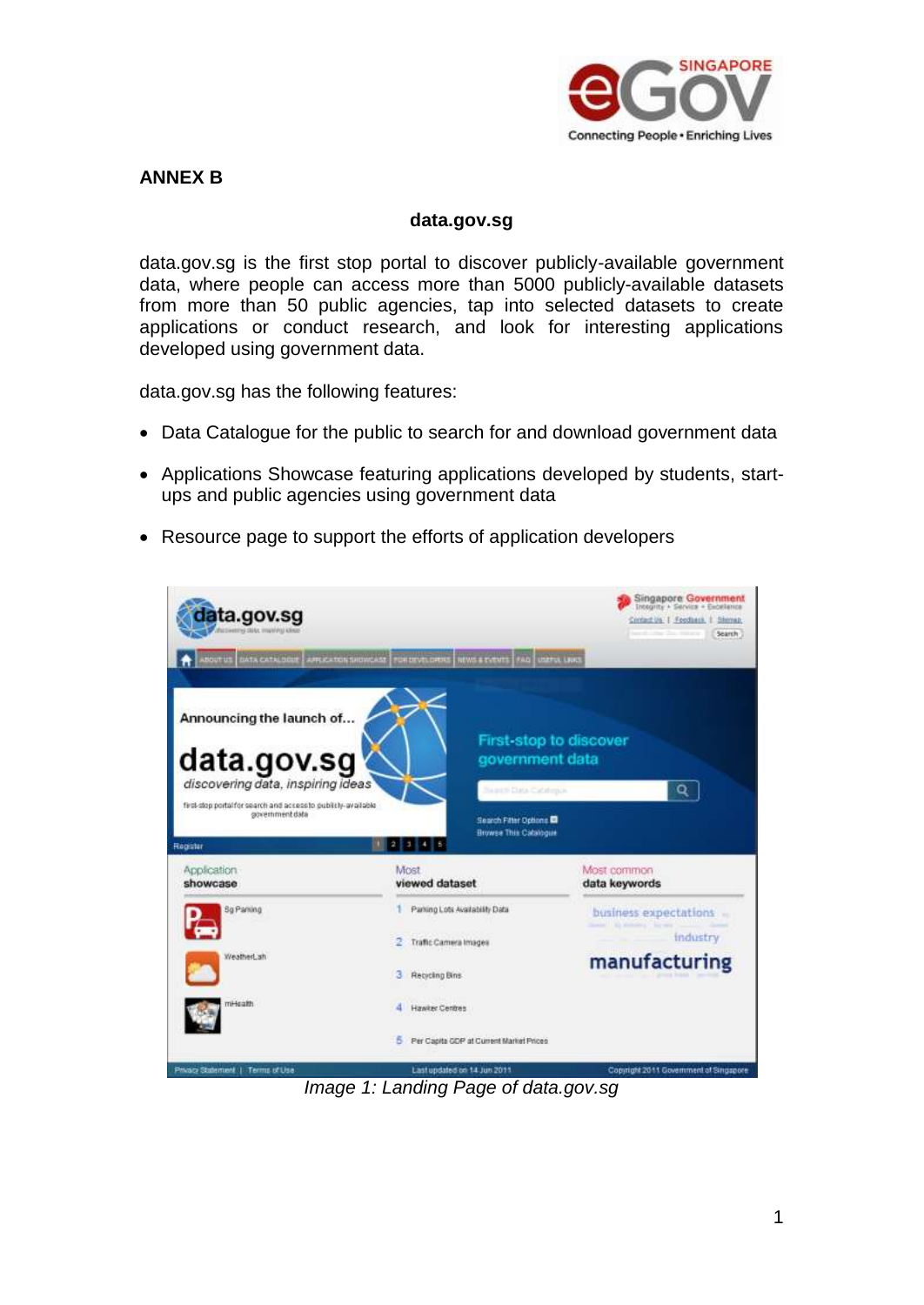



*Image 2: Data Catalog*



*Image 3: Application Showcase*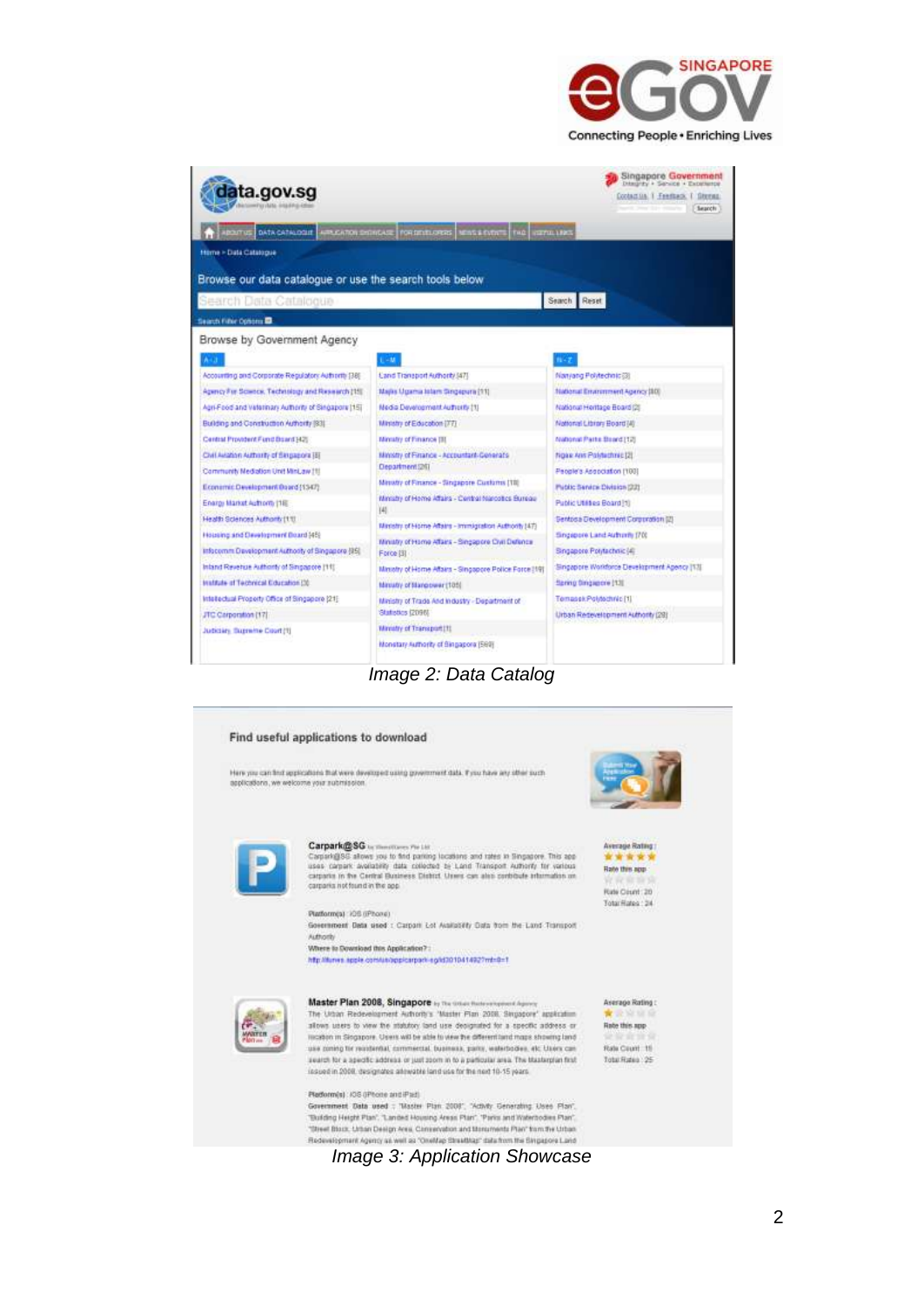

#### **Benefits**

**Making it easier to discover government data**: Today, while many public agencies are already sharing publicly available data and statistics on their websites and publications it is not always easy for the public and researchers to locate them. data.gov.sg seeks to provide convenient access to these data through an easy-to-use Data Catalogue.

**Catalysing applications development**: Also, most of the government data published are currently in non-machine-readable formats. data.gov.sg seeks to make more government data available in machine-readable formats over time so that application developers can use them to develop innovative applications and services. Developers can also list their applications at the data.gov.sg Applications Showcase for sharing with a wider audience. (See Appendix A for description of some of the applications that will be featured in the Applications Showcase)

#### **Creating Value through Government Data**

As part of the data.gov.sg initiative, IDA worked with Mobile Alliance of Singapore to incorporate the use of government data in Mobile Alliance's AppVenture Challenge, a programme that featured workshops and a competition on mobile application development. Start-ups and students from Nanyang Polytechnic, Ngee Ann Polytechnic and Singapore Polytechnic participated in this programme and their efforts to develop applications using government data are showcased in data.gov.sg. Budding application developers can look forward to more of such competitions and workshops over the next few months.

Mr Lai Poh Hing, Director of School of Information Technology at Nanyang Polytechnic welcomes this initiative*:*

"*The Data.gov.sg initiative will provide software developers with a convenient channel and increased accessibility to non-sensitive government data. It has opened up a whole new window of opportunities for software and mobile applications that need integration with timely data. With this consolidated platform, it enables our staff and students to create useful and innovative IT solutions that will benefit the general public and the industry."*

(See Appendix B for more thoughts on the Data.gov.sg initiative).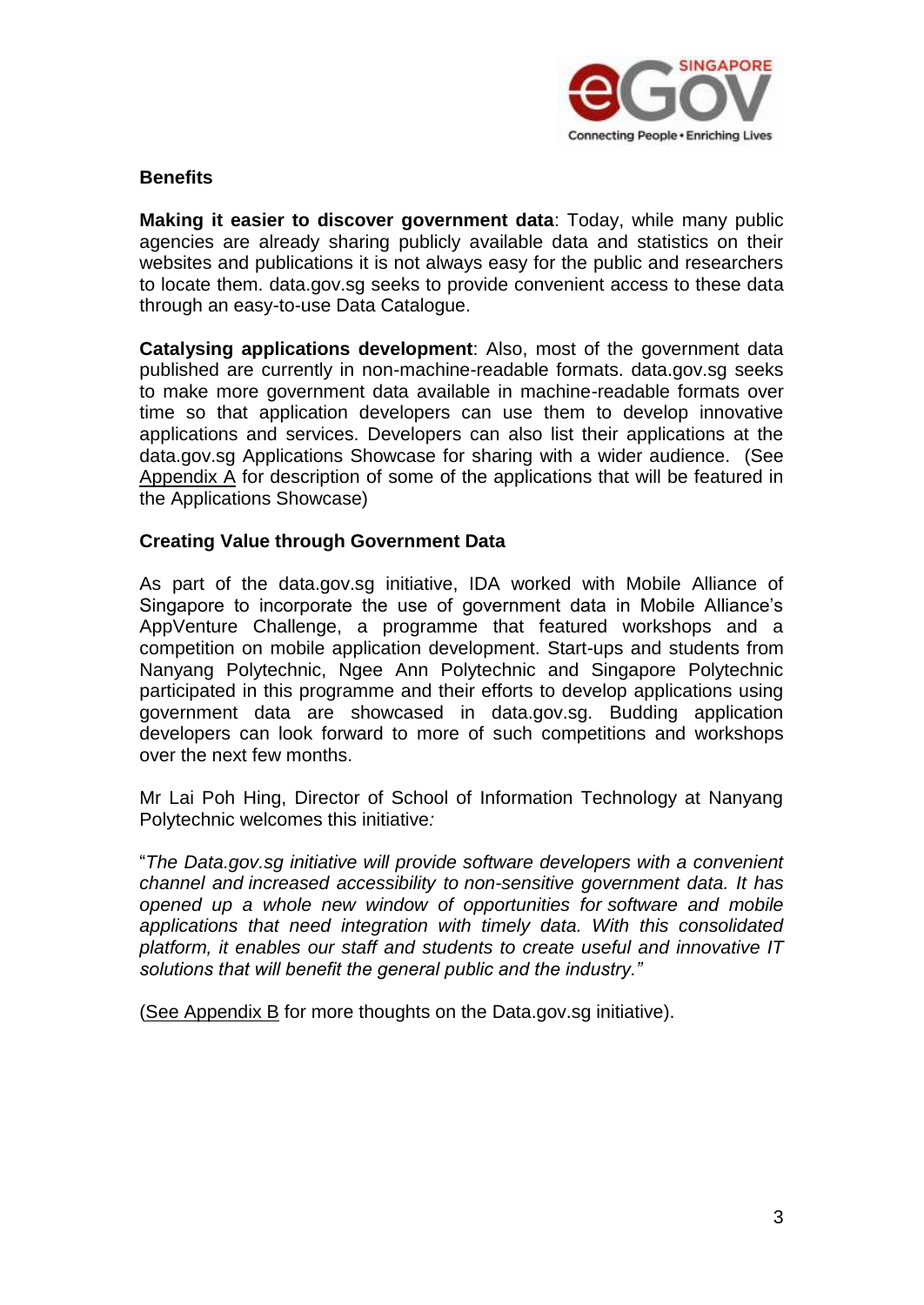

Some examples of data that can be used to create applications are as follows:

- Weather Data, such as NEA's weather updates
- Geospatial Data on the location of amenities such as the location of Recycling Bins and Hawker Centres, Kindergartens and Childcare Centres from agencies like NEA and MCYS.
- Real-time Traffic Data, such as LTA's traffic camera updates.

These data can be found on our Data Catalogue and are either available for direct download from Data.gov.sg or by a request from agencies.

## **For media clarification, please contact:**

Wilfred LAM (Mr) Manager Corporate & Marketing **Communication** DID: +65 6211 3843 HP: +65 9186 1368 Email: wilfred\_lam@ida.gov.sg Grace CHIANG (Ms) Manager Corporate & Marketing **Communication** DID: +65 6211 3863 HP: +65 9797 9615 Email: grace\_chiang@ida.gov.sg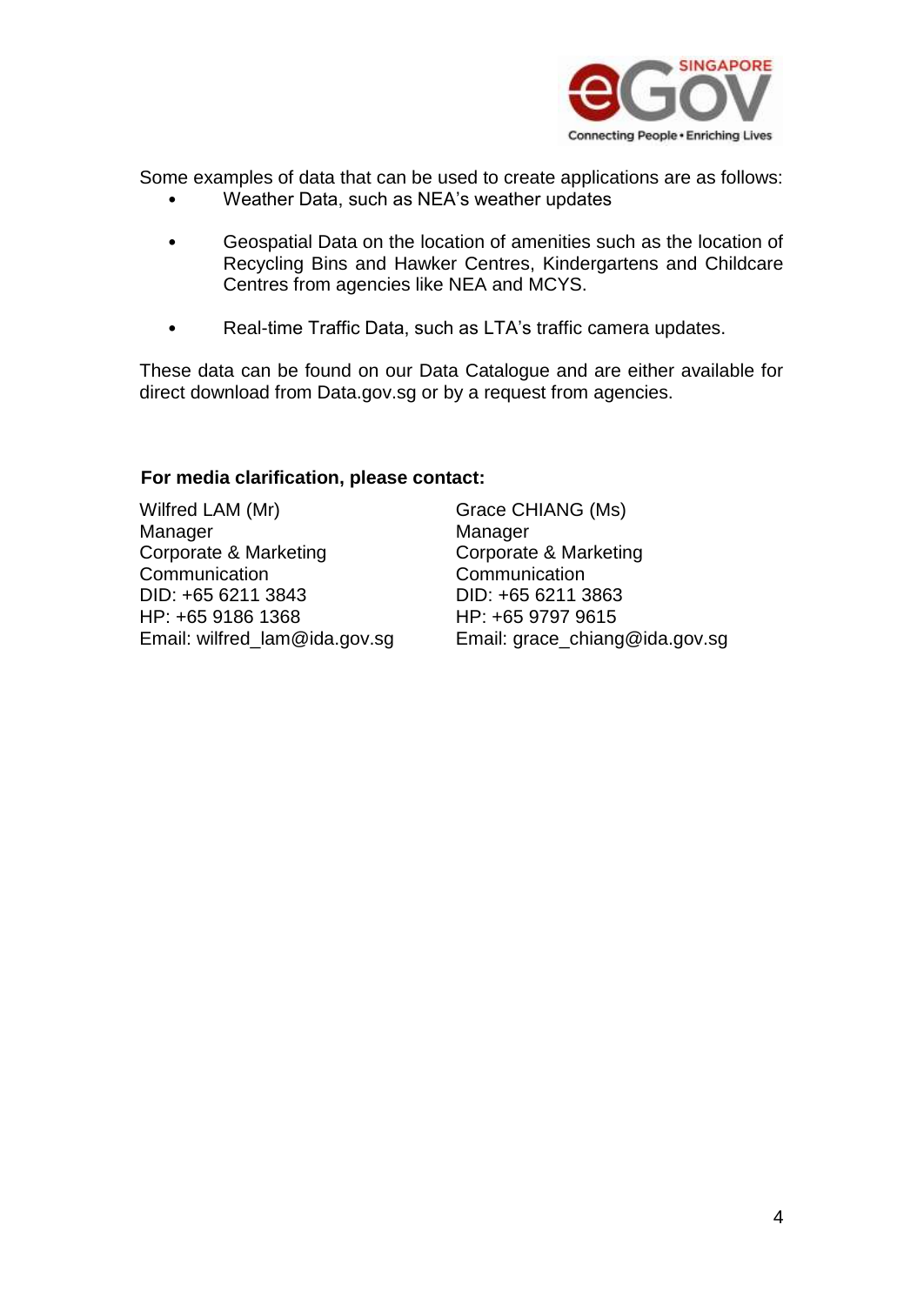

# **Appendix A**

## **Mobile applications developed by start-ups and students**

## Parks "Live" @ SG (Augmented Reality Edition)

Developed by students of Nanyang Polytechnic with data from NParks, Parks "Live" improves the user experience for visitors to Pasir Ris Park. The application helps park visitors to find the location and direction to all park attractions and amenities such as restrooms, shelters and barbecue pits. The application also has an augmented reality function, which gives users exact directions and distances to attractions, amenities and facilities within the park.

*The application is the first prize winner of the AppVenture Challenge 2011 (Individual / Student category).*

*For more information on Parks "Live" @SG, please contact:*

Contact Persons from Nanyang Polytechnic: Mr Melvyn Suan, Email: [Melvyn\\_Suan@nyp.gov.sg,](mailto:Melvyn_Suan@nyp.gov.sg) DID: 6550 1685 Mr Alan Zhu, Email: Alan Zhu@nyp.gov.sg, DID 6550 1662

## **ShowNearby**

ShowNearby is a mapping application that combines data from the government and private data sources. Some of the government data used by the application are from the Ministry of Community, Youth and Sports, Majlis Ugama Islam Singapura, National Library Board, National Heritage Board and Ministry Of Education. The application provides users with points-of-interest information, telling them the nearest amenities and places of interest from their current location.

*The application is the first prize winner of the AppVenture Challenge 2011 (Company category).*

## SG Parking

SG Parking is a mobile application created using Land Transport Authority data to allow users to find parking rates in specific carparks in Central Singapore. It allows fast and quick searching by address, building or area name and allows users access to real-time parking availability in Orchard, Marina Centre and Harbour Front regions.

*The application is the second prize winner of the AppVenture Challenge 2011 (Individual / Student category).*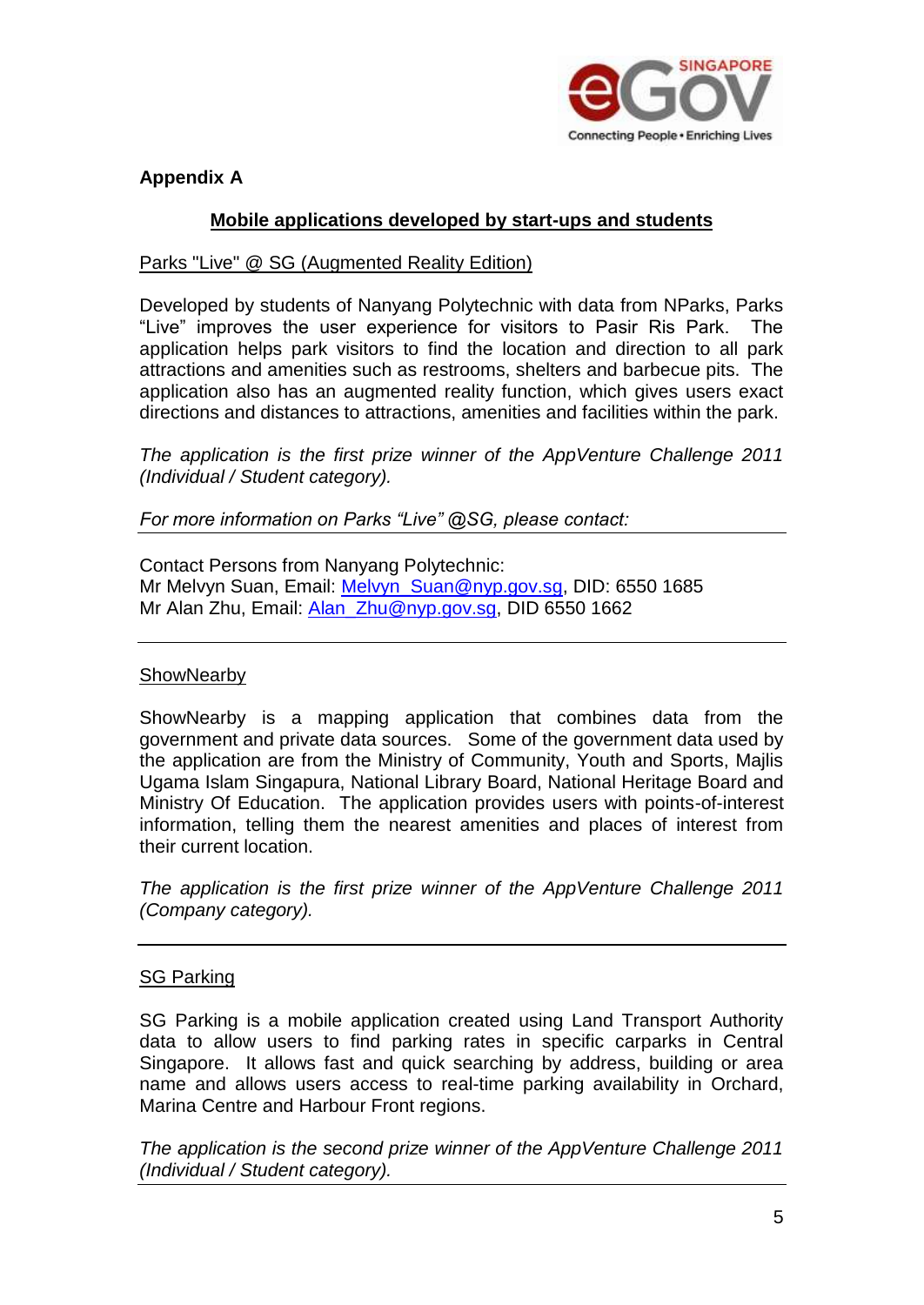

## e-Oasis

e-Oasis is a web-based application that creates a borderless learning environment where educators, students and public can contribute resources or provide solutions to a particular subject matter. Information of local institutions such as courses, admission cut-off points and schools' strengths is integrated with OneMap for easy viewing.

## **CensusViz**

CensusViz is a web-based application that allows users to visualize and analyse the changing patterns and trends of population structures. Developed by the students of Singapore Management University, this application uses Population census data and represents the information in interactive bubble plots.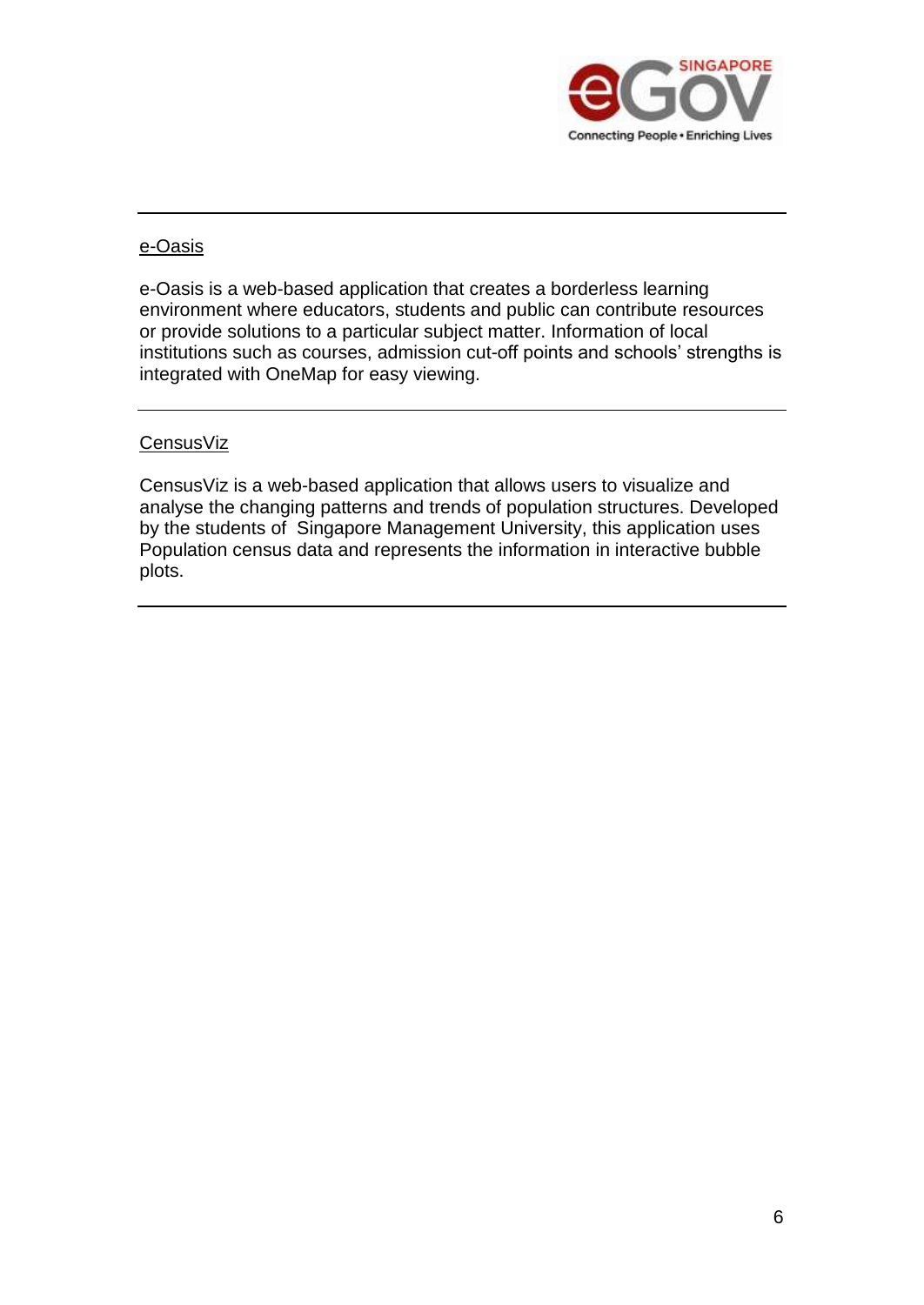

## **Appendix B**

#### **Feedback on data.gov.sg from Polytechnics**

*"The data.gov.sg project will spur the development of more useful and meaningful applications leveraging on the government datasets. This will also provide greater business opportunities for smaller home-grown developers and budding technopreneurs to be able to develop innovative government applications for the government agencies that can be brought to the mass of the local community, without worry of intellectual property infringement. If the project takes off well, this will lead to new avenues of real-time government information dissemination as well as business opportunities for home-grown developers as well as better quality applications for the community consumers."*

**Mr Ng Poh Oon Technology Development Manager Head, Mobile Technology & Application School of InfoComm Technology Ngee Ann Polytechnic Email: [npo@np.edu.sg,](mailto:npo@np.edu.sg) DID: 6460 6903**

*"In the absence of data, even the most innovative idea will just be stuck at the prototyping phase, without the real content that powers the applications. The launch of data.gov.sg changes all that now, enabling easy access to government data, and allowing the most creative minds to innovate and produce applications that will benefit the general public. As an example, the student project "E-Oasis" makes use of the available information of local schools to build an application to locate on one map and find out summarized information of nearby schools. With data.gov.sg, our students now can build more realistic applications, instead of simple prototypes that use small sample data sets."*

**Ms Georgina Phua Director School of Digital Media and Infocomm Technology Singapore Polytechnic**

**Contact Person from Singapore Polytechnic: Mr Low Jin Kiat, Email: [jklow@sp.edu.sg](mailto:jklow@sp.edu.sg)**